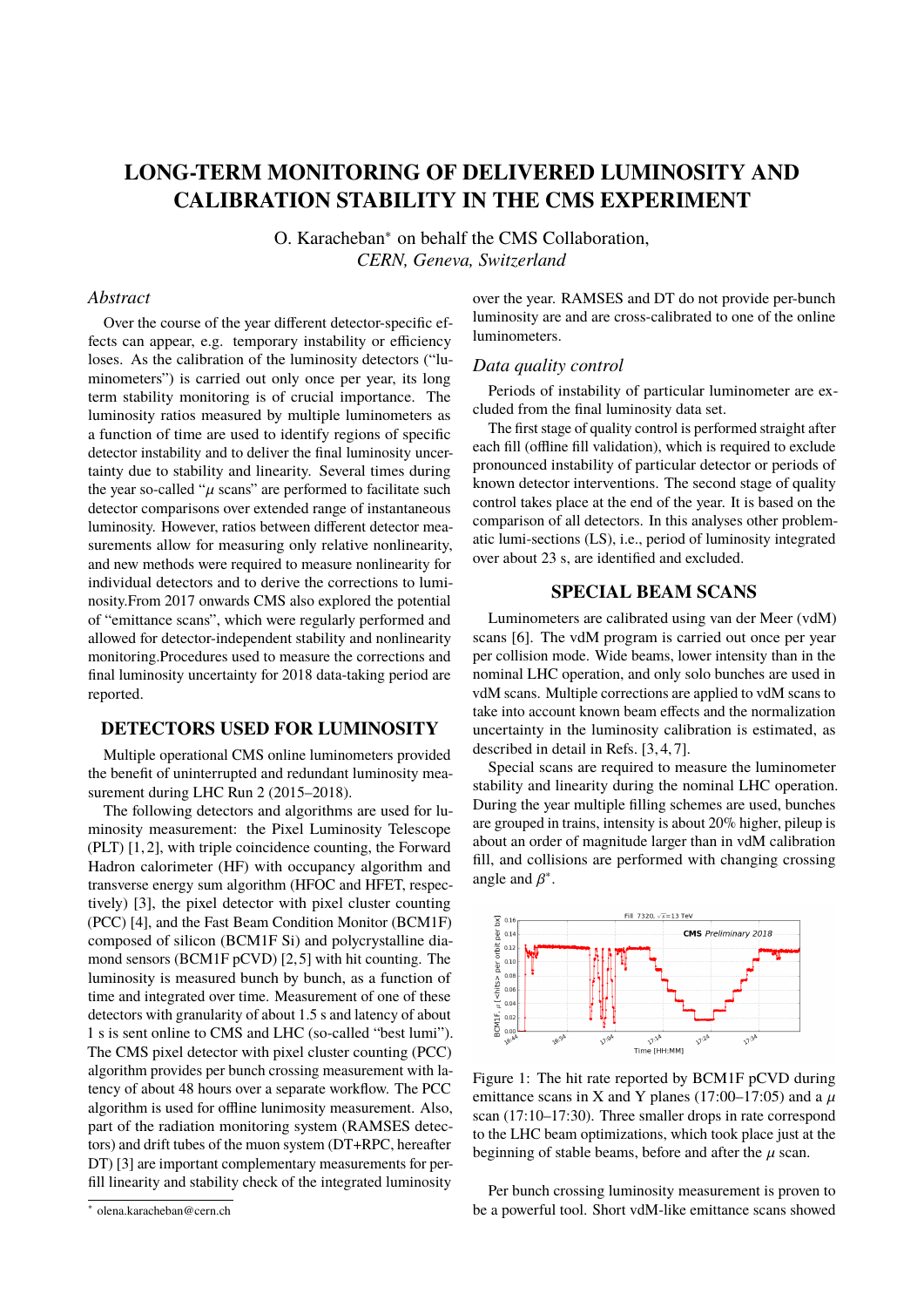a great potential [8, 9]. Example of such scans in X and in Y plane at the beginning of fill 7320 is shown in Fig. 1 (around 17:00–17:05). Similar to vdM scans, they allow for measuring the effective beam overlap and calculate the visible cross section  $(\sigma_{vis})$  per luminometer per bunch crossing [9]. Emittance scans cannot be used to derive an absolute calibration, but open a wide range of possibilities for cross checks and have long lever arm across the fill.

One the one hand, effective beam overlap is a quantity of the beam and comparison of different detector measurements permit to spot individual detector effects. On the other hand,  $\sigma_{vis}$  is a property of the detector and, assuming stable detector conditions, it is constant. Varying  $\sigma_{vis}$  for different beam conditions points to nonlinearity of the detector and over time to change of the detector efficiency, respectively. Per-bunch current normalization to the total beam current and per-bunch correction for beam-beam deflections [10] are taken into account in the emittance scan analyses.

To measure relative nonlinearity simple detector ratios can be used. Several times per year  $\mu$  scans [11] are performed. The  $\mu$  scans are also special beam scans with extended perstep duration to increase the statistical power. As the primary purpose of  $\mu$  scans is to probe a wide range of the instantaneous luminosity, they can be performed in multiple ways.  $\mu$  scan in X and in Y plane are discussed in Ref. [11], but they can also be performed in one dimension. An example of one-dimension  $\mu$  scan performed first reducing and then increasing the instantaneous luminosity is shown in Fig. 1 (17:10–17:35).

### **EMITTANCE SCANS FOR STABILITY MONITORING**

Regularly performed emittance scans provide access to relative change of the  $\sigma_{\text{vis}}$  with respect to the absolute calibration carried out in a vdM program. Fig. 2 shows the efficiency of HFET algorithm in 2017 and 2018 pp datataking period as a function of the integrated luminosity. The efficiency is defined considering  $\sigma_{\text{vis}}$  from 2018 vdM scan (fill 6868) as a reference.



Figure 2: HFET algorithm efficiency in 2017–2018 defined from emittance scans with respect to the vdM calibration fill in 2018.

One point of the plot represents the emittance scan during one LHC fill, error bars cover the statistical spread over the bunches. It is seen that due to improved beam quality and more consistent filling scheme during operation in 2018 the spread between the points is minimized in relative to 2017, where the filling scheme was changed couple of times across the year. The 3% step-like change in the efficiency corresponds to the detector performance change after the extended year-end technical stop (YETS). The merit of emittance scans was that this change was noticed directly from the first days of the LHC operation. The observed slope is due to radiation damage of the detector, caused by the gain loss in the photomultiplier tubes and fibers in HF. The slope measured from the fit to emittance scan data (Fig. 2, orange) is slightly steeper than it was predicted in the HCAL aging model (Fig. 2, red). One slope value per year was defined and applied as efficiency correction to the whole data set. Similar analyses was done for HFOC.

For BCM1F pCVD and PLT due to detector interventions and optimization during the year, data were subdivided into the multiple regions for final efficiency correction. Fig. 3 shows BCM1F pCVD efficiency in 2018 proton-proton (pp) data-taking period. Different regions of detector efficiency are shown in different colors. Those regions are separated by technical stops, tests when the tracker was warmed up, or changes in detector settings, explaining the changes in the measured slope.



Figure 3: BCM1F pCVD efficiency in 2018 pp data-taking period defined from emittance scans with respect to 2018 vdM calibration fill.

## **NONLINEARITY MEASUREMENTS USING EMITTANCE SCANS**

In the long LHC fills a wide range of single bunch instantaneous luminosity (SBIL) is covered. At the beginning of the standard physics fill the SBIL from all bunches covers a range of  $6-9$  Hz/ $\mu$ b, when at the end of the fill it drops to 2–5 Hz/ $\mu$ b. Combining  $\sigma_{\rm vis}$  measurements in the emittance scans at the beginning ("early" scan) and at the end of the fill ("late" scan) detector nonlinearity is extracted. An example of  $\sigma_{\text{vis}}$  as a function of SBIL is shown in Fig. 4 for leading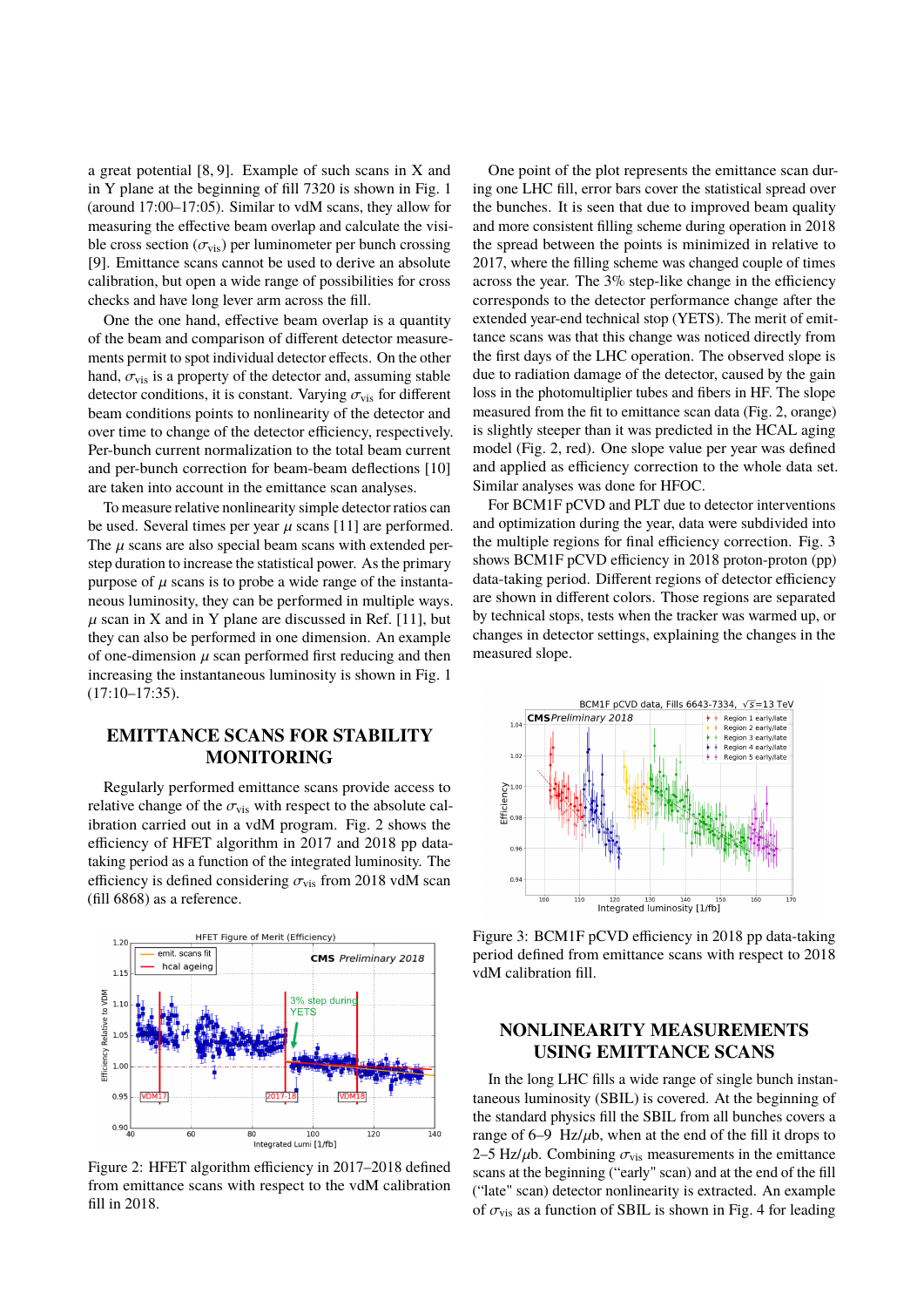bunches in blue and train bunches in red. The slope of the fit to this data is a direct measurement of nonlinearity per unit of SBIL. Leading bunches are considered separately as they have different evolution of emittance in time and, therefore, show different linearity.



Figure 4: PLT  $\sigma_{vis}$  as a function of single bunch instantaneous luminosity in Fill 7110 for leading and train bunches with first-order polynomial fits.

The advantage of this method is that it is a self-consistent check since no cross-detector comparisons are required, only single luminometer data is used. Measurements can be also performed per fill, when two emittance scans are available. Even measurement per scan can be considered. However, in Fig. 4 one can see that slope extracted for points only at low SBIL would be steeper than the one for high SBIL. This difference might be accounted for by the dynamic- $\beta$  correction [10], which had not been applied to emittance scans yet. The dynamic- $\beta$  correction is of higher importance, especially in the late emittance scans, as the size of the correction is a function of the bunch width, and spread of bunch width at the end of the fill is larger than at the beginning. Effort is ongoing in collaboration with beam dynamics experts.

Average nonlinearity measurements from several well separated in time fills for all CMS online luminometers for leading and train bunches are summarized in Table 1. The uncertainty corresponds to one standard deviation of the slopes measured in different fills.

# **NONLINEARITY MEASUREMENTS USING** µ **SCANS**

Based on the emittance scans analysis from different fills it was concluded that detector nonlinearity is stable during the year. Consequently, relative nonlinearity measured in multiple  $\mu$  scan across the year for the same pair of detectors is expected to be compatible.

The advantage of  $\mu$  scans over the emittance scans is independence from bunch current normalization and beam-beam effects, as they are similar for all detectors and, therefore, are canceled out in the luminosity ratios.

In 2018,  $\mu$  scans were performed with solo bunches only (fill 6847), with 1200 colliding bunches with bunch trains

Table 1: The nonlinearity of CMS online luminometers estimated from emittance scans. The mean of the slopes measured in the set of fills for leading and train bunched with uncertainty, corresponding to the standard deviation (STD) of the per-fill slopes.

| Luminometer       | nonlinearity $(\%/(Hz/\mu b))$       |                  |
|-------------------|--------------------------------------|------------------|
|                   | <b>Leading bunches</b> Train bunches |                  |
| <b>HFET</b>       | $0.12 \pm 0.09$                      | $0.27 \pm 0.08$  |
| <b>HFOC</b>       | $0.03 \pm 0.07$                      | $0.2 \pm 0.07$   |
| <b>BCM1F</b> pCVD | $-0.67 \pm 0.15$                     | $-0.67 \pm 0.11$ |
| <b>BCM1F Si</b>   | $0.35 \pm 0.18$                      | $0.14 \pm 0.12$  |
| PI.T              | $1.03 \pm 0.07$                      | $0.94 \pm 0.08$  |

(fill 6854), and in the standard physics fills with 2500 colliding bunches with bunch trains (fill 7320). Although data analysis is still ongoing, comparison of estimated slopes from  $\mu$ scans analyses and emittance scans analyses are discussed. According to Ref. [11], the nonlinearity of BCM1F pCVD with respect to BCM1F Si averaged over all 1200 bunches in fill 6854 is  $-0.69 \pm 0.18$  (stat). This filling scheme is mainly composed of train bunches, and for final comparison leading and train bunches should be considered separately. Assuming from Table 1, that for train bunches BCM1F Si has almost zero nonlinearity within the error bars, agreement of  $\mu$  scan and average nonlinearity measured from emittance scans agree very well. Relative slope of HFOC/BCM1F Si is reported to be  $0.31 \pm 0.14$  (stat), it also agrees within error bars with results from Table 1 for HFOC train bunches. However, difference of the slope sign and size of the nonlinearity for HFET is to be investigated and understood, as from  $\mu$  scan analysis negative relative slope of -0.09  $\pm$  0.12 (stat) is reported.

Robust method of combining nonlinearity measured from two methods is to be established. For BCM1F pCVD also total rate dependency [5] has to be also taken into account. It means that slope measured is the fills with different number of bunches and different filling scheme will differ. Also bunch-dependent afterglow corrections have to be applied in each step of  $\mu$  scan.

### **FINAL LUMINOSITY UNCERTAINTY**

Final comparisons of the luminosity ratios are done after corrections for known stability and nonlinearity effects described above are applied to each detector individually. It is important to note that all online detectors are individually calibrated and in the vdM fill integrated luminosity measured by HFOC, HFET, PCC, PLT, and BCM1F agree up to the level of  $0.5\%$  [3].

### *Final stability*

Figs. 5–6 show examples of luminometer pairs comparison [3]. Each data point corresponds to ratio of integrated over 50 LS (about 20 min of data) luminosity. Periods where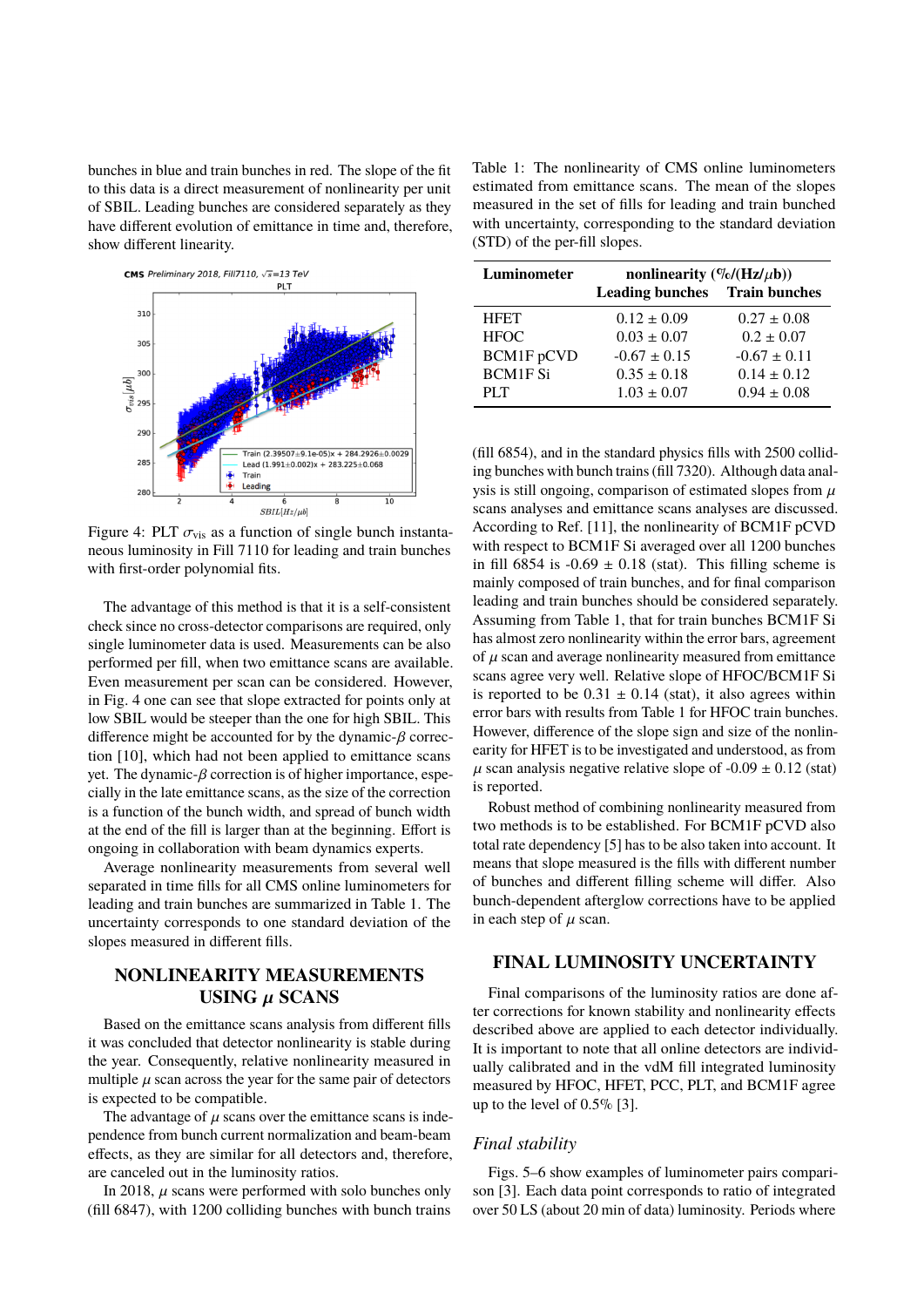

Figure 5: Stability comparisons for PCC, HFOC, and HFET across the 2018 data set [3].



Figure 6: Stability comparisons for HFOC, RAMSES, and PLT across the 2018 data set [3].

an individual luminometer has known detector issues have been removed.

From all detector pairs, PCC/HFOC exhibit excellent stability over the course of the year. For PLT/HFOC, the overall stability is also good, only a small period of instability is seen for PLT at around 20 fb<sup>-1</sup> in Fig. 6, similar as it was seen for PCC in Fig. 5. One can conclude from ratios of three detectors which one is problematic, as a shift in the ratio away from unity is not seen for HFET/HFOC in Fig. 5 and in RAMSES/HFOC in Fig. 6.

To avoid frequent change of the luminosity source in the final physics data set, one luminometer which covers the majority of the per-year data is selected. The "best" luminometer with "second best" luminometer in the priority list cover 99% of the whole year data (in 2018 PCC and HFOC).

To evaluate the uncertainty due to stability, PCC/HFOC data in Fig. 5 is filled into a histogram weighted by the luminosity, as shown in Fig. 7. The standard deviation of this distribution is taken as the final luminosity uncertainty due to stability and amounts to 0.6%. Similar plots for all detector pairs are presented in Ref. [3]

### *Residual nonlinearity*

The linearity response of different luminometers is also compared to assign the systematic uncertainty in the linearity. This is done in two steps. First, for a given fill, the ratio of the luminosity values given by the two luminometers is plotted



Figure 7: Histogram of luminosity ratio values between the best and second-best luminometer, weighted by luminosity. The standard deviation of the histogram is taken as the resulting systematic uncertainty [3].

as a function of average SBIL. This ratio is then fitted with a first-order polynomial and the slope is taken as the relative nonlinearity for those two luminometers for that fill. Then, the extracted slope is plotted for different fills to monitor the consistency of measured nonlinearity. The results for the 2018 data are shown for PCC/HFOC in Fig. 8, and for different luminometer pairs are presented in Ref. [3].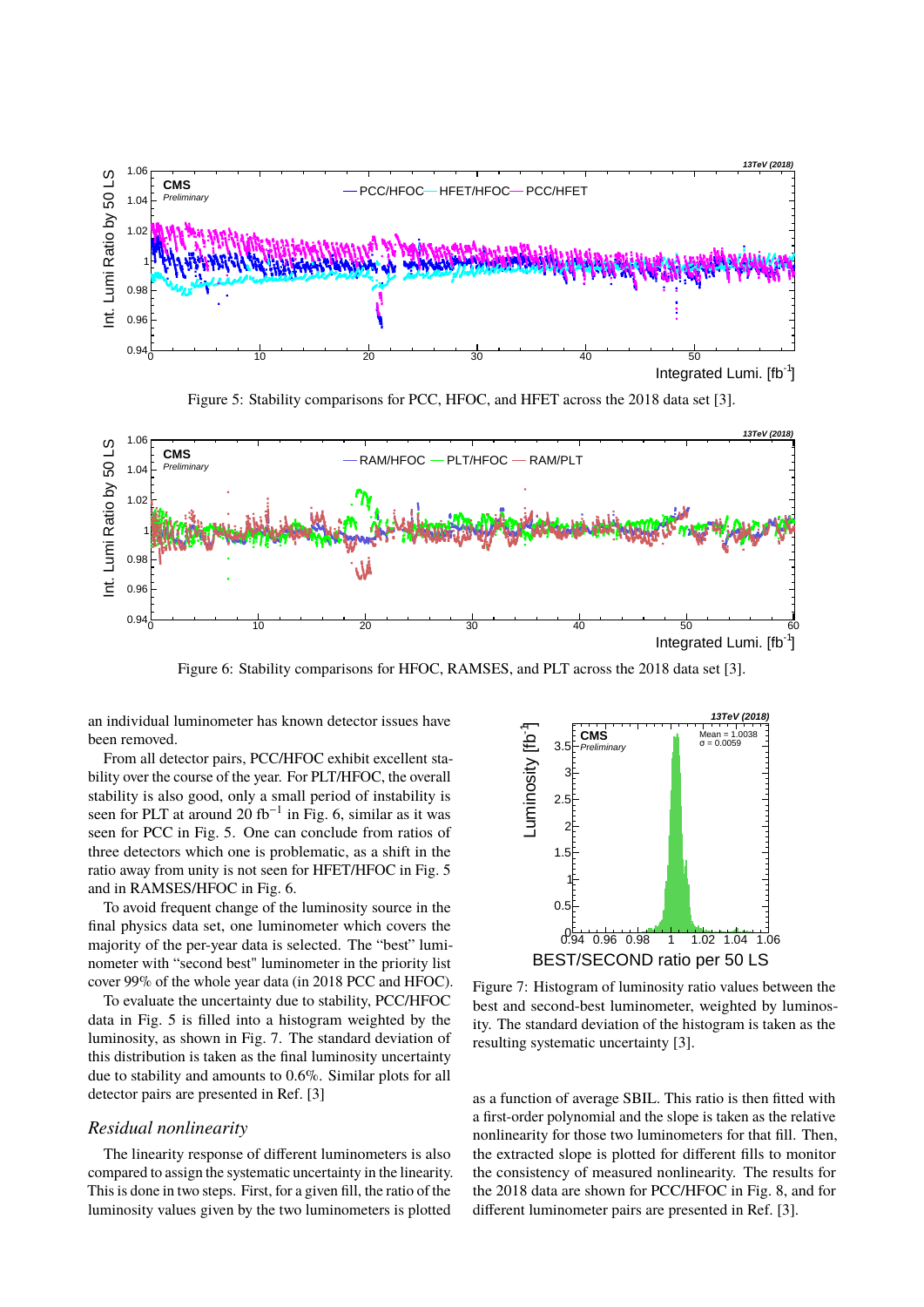The measured residual nonlinearity for PCC and HFOC (best and second best) with respect to each other is  $0.2\%$ /(Hz/ $\mu$ b). The nonlinearity is measured larger than that for HFOC, RAMSES, and BCM1F (Table 2), but it is conservatively applied to the overall 2018 luminosity. This results in the lumonisity uncertainty of 1.1% due to residual nonlinearity.



Figure 8: Results of the linearity studies for all 2018 fills for PCC and HFOC. Each point represents the slope of the first-order polynomial fit to luminosity ratios per fill as a function of integrated luminosity [3].



Figure 9: The slopes measured from the first-order polynomial fit to luminosity ratios PCC/HFOC per fill binned and weighted according to the luminosity in that fill [3]. Histogram of Fig. 8.

#### **CONCLUSION**

the uncertainties due to cross-detector stability and linearity are reflect the detector operations over the course of the year and are based on our current understanding of the detector effects. In 2018, the uncertainty due to stability is 0.6% and due to residual nonlinearity is 1.1%. The availability of multiple luminometers is beneficial for estimating the associated corrections and the final luminosity uncertainty.

Table 2: Residual nonlinearity for each pair of CMS luminometers. The mean of the slopes between the two measurements, and the standard deviation (STD) of the per-fill slopes.

| Luminometer<br>pair        | Residual nonlinearity $(\%/(Hz/\mu b))$<br><b>STD</b> slope<br><b>Mean slope</b> |      |
|----------------------------|----------------------------------------------------------------------------------|------|
| <b>PCC/HFET</b>            | 0.2                                                                              | 0.11 |
| PLT/HFOC                   | $-0.07$                                                                          | 0.17 |
| RAMSES/HFOC                | 0.04                                                                             | 0.09 |
| DT/HFOC                    | 0.01                                                                             | 0.07 |
| BCM1F pCVD/<br><b>HFOC</b> | $-0.2$                                                                           | 0.15 |
| <b>HFET/HFOC</b>           | -0.09                                                                            | 0.07 |

The uncertainty due to nonlinearity is already one of the largest contributions and is expected to be only higher in Run 3 and HL-LHC. Therefore, improvements to currently used emittance scans and combination of methods, as e.g.,  $\mu$ scans and emittance scans are required. Understanding of the beam effects and all beam-related corrections will become essential for improvement of the precision of nonlinearity measured from emittance scans.

### **ACKNOWLEDGMENT**

The author would like to acknowledge colleagues from the CERN's Beams Department, in particular M. Hostettler, G. Trad and LHC operators for fruitful discussions and help to setup of the special runs. Many thanks to T. Pieloni and C. Tambasco (EPFL), I. Efthymiopoulos (BE-ABP-HSI), W. Kozanecki (ATLAS), and V. Balagura (LHCb) for the leading effort to improve the simulations and implement multiparticle approach to derive beam-beam corrections; M. Palm (BE-BI-PM) for his help to implement bunch current correction to first bunch in the train and derive ghost/satellite corrections.

### **REFERENCES**

- [1] M. Barbero et al., Design and test of the CMS pixel readout chip, Nucl. Instrum. Methods Phys. Res., A 517 (2004) 349, DOI: 10.1016/j.nima.2003.09.043
- [2] M. Guthoff on behalf of the CMS Collaboration, Instrumentation for beam radiation and luminosity measurement in the CMS experiment using novel detector technologies, Nucl. Instrum. Methods Phys. Res., Volume 845 (2017) 565, DOI: 10.1016/j.nima.2016.06.028
- [3] CMS Collaboration, CMS luminosity measurement for the 2018 data-taking period at <sup>√</sup> *s*=13 TeV, CMS-PAS-LUM-18- 002, https://cds.cern.ch/record/2676164
- [4] CMS Collaboration, CMS luminosity measurement for the 2016 data-taking period, CMS-PAS-LUM-17-001, https: //cds.cern.ch/record/2257069
- [5] M. Guthoff on behalf of the CMS Collaboration, The new Fast Beam Condition Monitor using polycrystalline diamond sensors for luminosity measurement at CMS, ELBA2018,